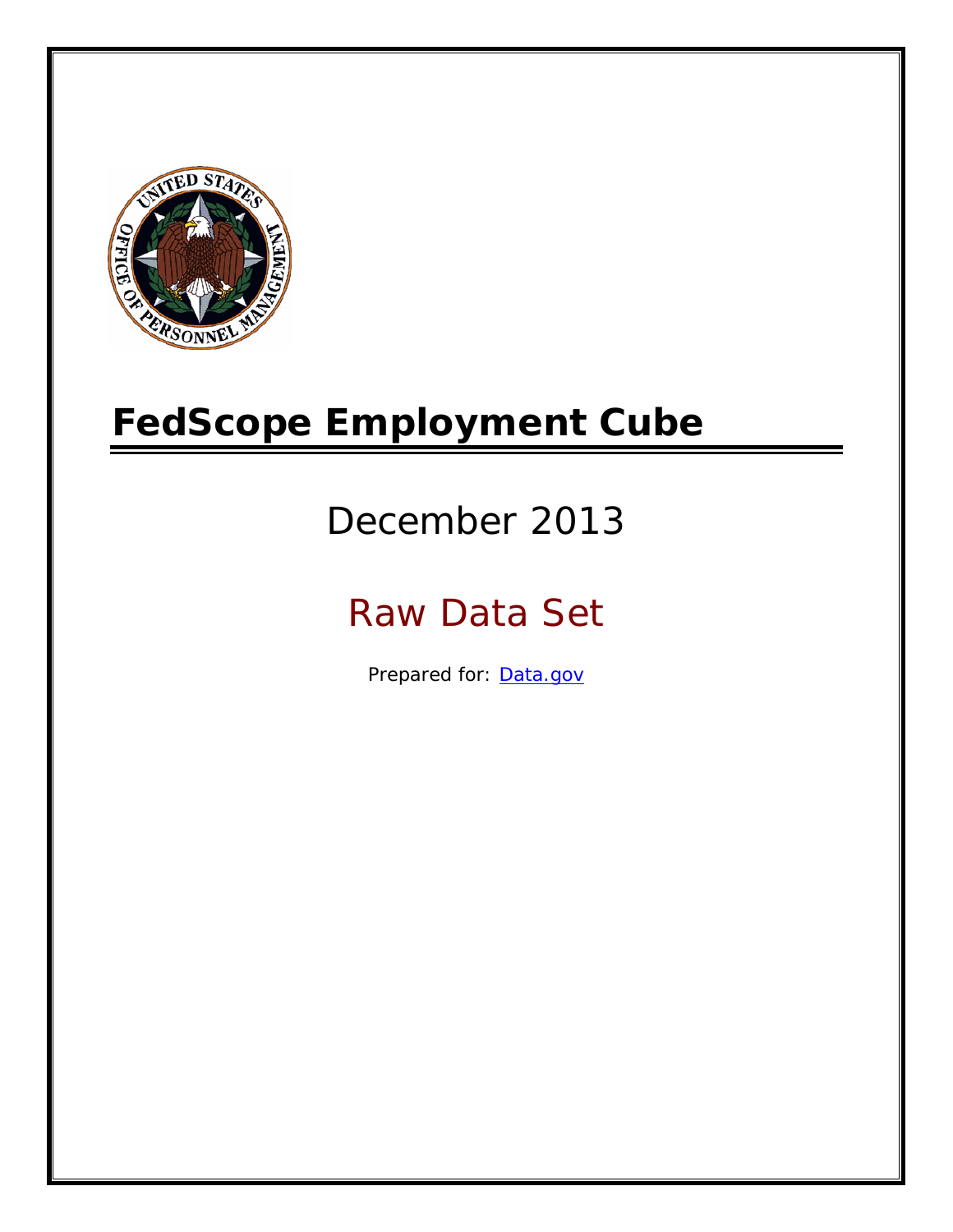FedScope Employment Cube (December 2013)

**Raw Data Set** (http://www.data.gov/)



# **Table of Contents**

| $\mathbf{1}$   | <b>OVERVIEW</b>                                | 3              |
|----------------|------------------------------------------------|----------------|
| 1.1            | Purpose                                        | 3              |
| 1.2            | <b>Scope</b>                                   | 3              |
| $\overline{2}$ | <b>RAW DATA SET FILE</b>                       | 3              |
| 2.1            | <b>FACTDATA</b>                                | 3              |
| 3              | <b>DIMENSION TRANSLATIONS FILES</b>            | 5              |
| 3.1            | Agency                                         | 5              |
| 3.2            | Location                                       | 6              |
| 3.3            | Age                                            | 6              |
| 3.4            | <b>Education Level</b>                         | $\overline{7}$ |
| 3.5            | <b>General Schedule &amp; Equivalent Grade</b> | 8              |
| 3.6            | <b>Length of Service</b>                       | 8              |
| 3.7            | Occupation                                     | 9              |
| 3.8            | <b>Occupation Category</b>                     | 9              |
| 3.9            | Pay Plan & Grade                               | 10             |
| 3.10           | <b>Salary Level</b>                            | 10             |
| 3.11           | <b>STEM Occupations</b>                        | 11             |
|                | 3.12 Supervisory Status                        | 11             |
|                | 3.13 Type of Appointment                       | 12             |
|                | 3.14 Work Schedule                             | 12             |
| 3.15           | <b>Work Status</b>                             | 13             |
| 3.16           | Date                                           | 13             |
|                | 3.17 Employment                                | 14             |
|                | 3.18 Average Salary                            | 14             |
|                | 3.19 Average Length of Service                 | 14             |
| 4              | <b>DATA DEFINITIONS</b>                        | 15             |
| 4.1            | Agency                                         | 15             |
| 4.2            | Location                                       | 15             |
| 4.3            | Age                                            | 15             |
| 4.4            | <b>Education Level</b>                         | 15             |
| 4.5            | <b>General Schedule &amp; Equivalent Grade</b> | 15             |
| 4.6            | <b>Length of Service</b>                       | 15             |
| 4.7            | Occupation                                     | 15             |
| 4.8            | <b>Occupation Category</b>                     | 15             |
| 4.9            | Pay Plan & Grade                               | 16             |
| 4.10           | <b>Salary Level</b>                            | 16             |
| 4.11           | <b>STEM Occupations</b>                        | 16             |
| 4.12           | <b>Supervisory Status</b>                      | 16             |
| 4.13           | <b>Type of Appointment</b>                     | 16             |
| 4.14           | <b>Work Schedule</b>                           | 16             |

Source: FedScope (https://www.fedscope.opm.gov/) 1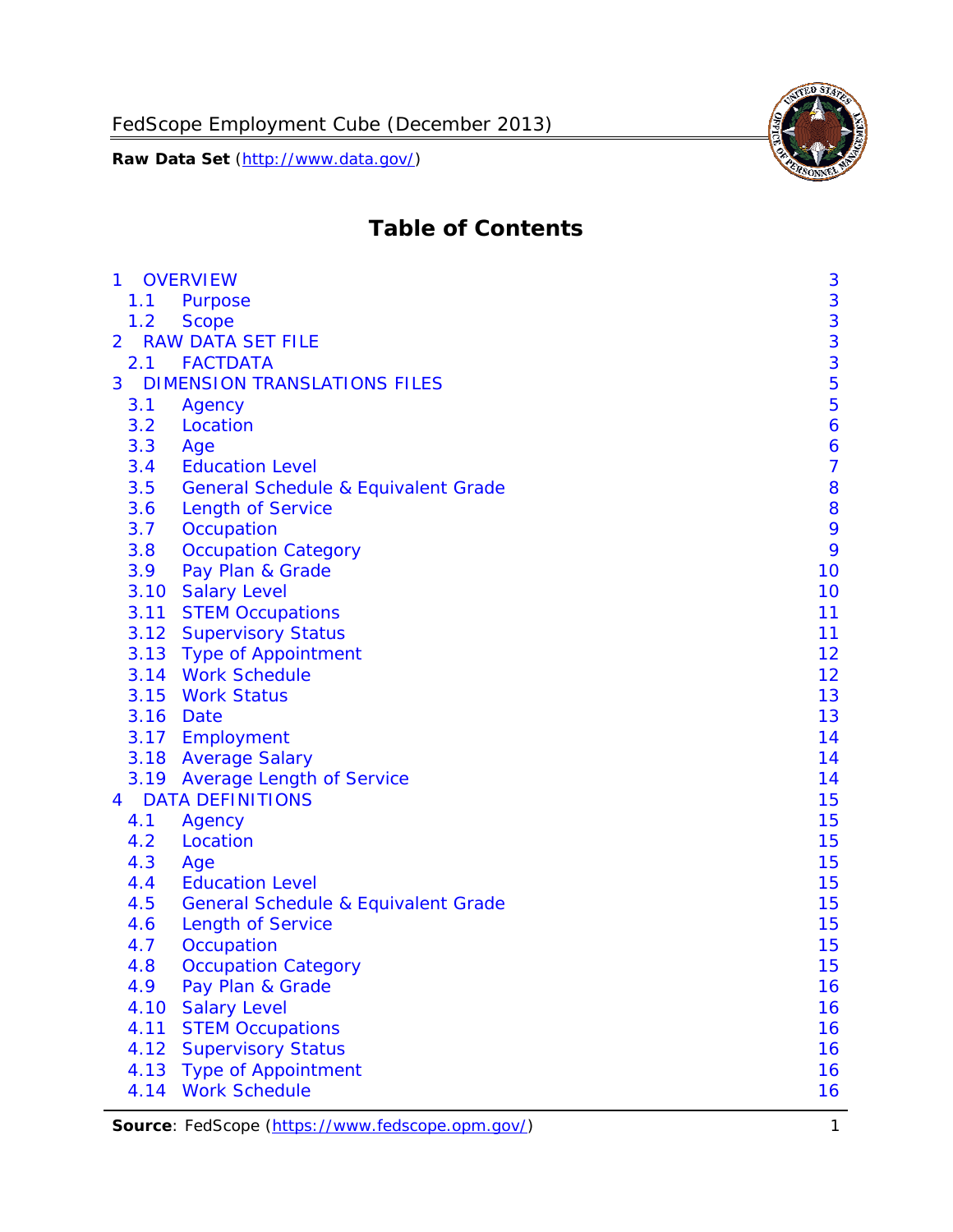FedScope Employment Cube (December 2013)

**Raw Data Set** (http://www.data.gov/)

|     | 4.15 Work Status                                    | 16 |
|-----|-----------------------------------------------------|----|
|     | 4.16 Date                                           | 16 |
|     | 4.17 Employment                                     | 17 |
|     | 4.18 Average Salary                                 | 17 |
|     | 4.19 Average Length of Service                      | 17 |
|     | 5 APPENDIX                                          | 18 |
| 5.1 | SAS Program to Read Raw Data Sets for Data Analysis | 18 |
| 5.2 | <b>FedScope General Public Web Site</b>             | 18 |

# **Listing of Tables**

| Table 2.1: FACTDATA.TXT Record Layout   | 4  |
|-----------------------------------------|----|
| Table 3.1: DTagy.txt Record Layout      | 5  |
| Table 3.2: DTloc.txt Record Layout      | 6  |
| Table 3.3: DTagelvl.txt Record Layout   | 6  |
| Table 3.4: DTedlvl.txt Record Layout    | 7  |
| Table 3.5: DTgsegrd.txt Record Layout   | 8  |
| Table 3.6: DTIoslyl.txt Record Layout   | 8  |
| Table 3.7: DTocc.txt Record Layout      | 9  |
| Table 3.8: DTpatco.txt Record Layout    | 9  |
| Table 3.9: DTppgrd.txt Record Layout    | 10 |
| Table 3.10: DTsallvl.txt Record Layout  | 10 |
| Table 3.11: DTstemocc.txt Record Layout | 11 |
| Table 3.12: DTsuper.txt Record Layout   | 11 |
| Table 3.13: DTtoa.txt Record Layout     | 12 |
| Table 3.14: DTwrksch.txt Record Layout  | 12 |
| Table 3.15: DTwkstat.txt Record Layout  | 13 |
| Table 3.16: DTdate.txt Record Layout    | 13 |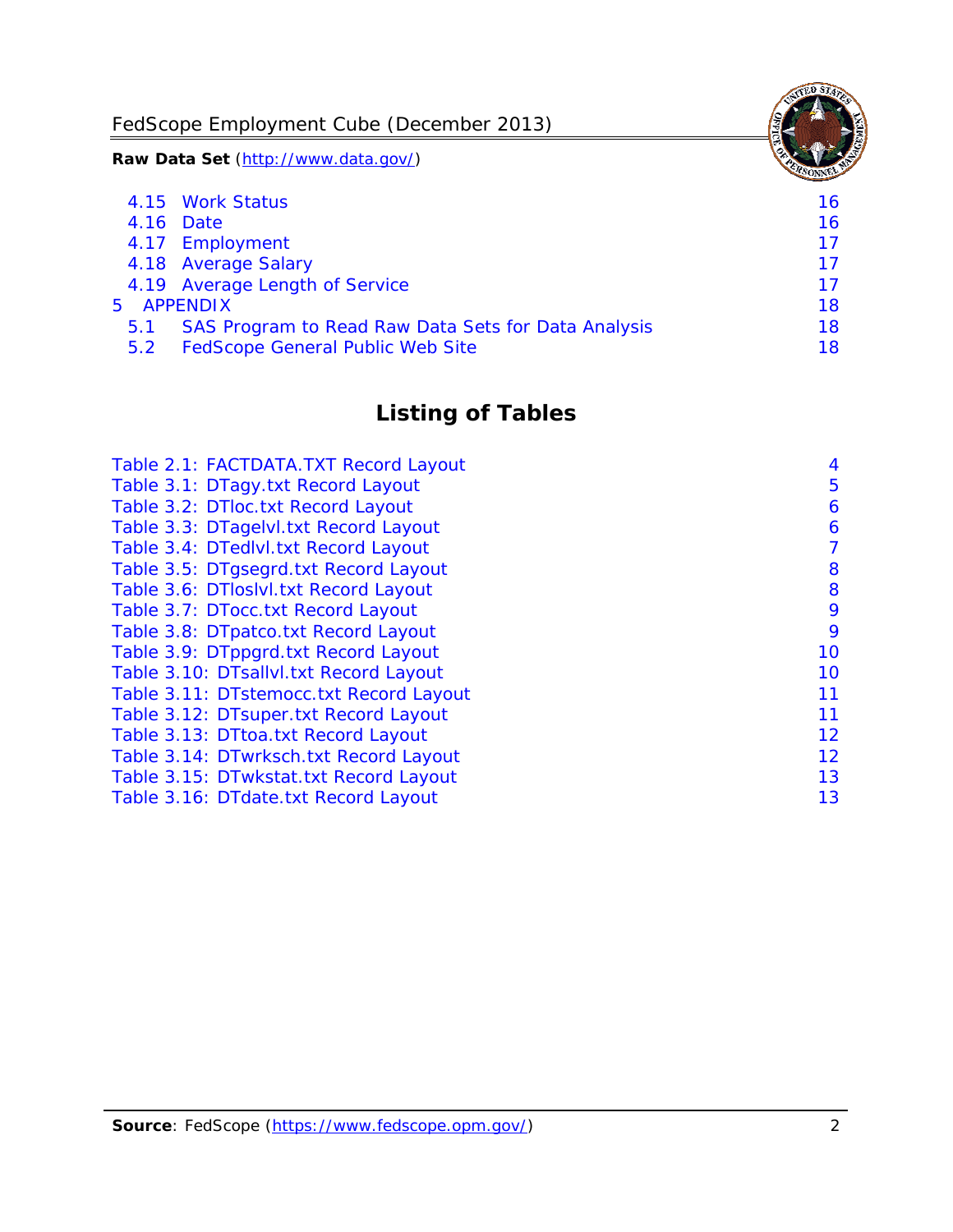# <span id="page-3-0"></span>**1 OVERVIEW**

#### *1.1 Purpose*

<span id="page-3-1"></span>The purpose of this raw data set is to increase public access to high value, machine readable datasets generated by the U.S. Office of Personnel Management. The FedScope Employment Cube data sets are available via [Data.gov](http://www.data.gov/).

## <span id="page-3-2"></span>*1.2 Scope*

The scope of this raw data set includes data elements used in the creation of the FedScope Employment Cube [\(https://www.fedscope.opm.gov/\)](https://www.fedscope.opm.gov/). **NOTE**: Starting in FY 2010, the OPM Statistical Data Mart (SDM) is the source for all FedScope data. The SDM is processed data from the Enterprise Human Resources Integration (EHRI) data warehouse. Data is processed on a quarterly basis (i.e. March, June, September and December).

# <span id="page-3-3"></span>**2 RAW DATA SET FILE**

# <span id="page-3-4"></span>*2.1 FACTDATA*

This "**delimited**" (comma separated value (**CSV**)) raw data set provides employee population data as of December 2013. Each column value is separated by a "**comma**" from the next column's value and each row starts a new record. Each record contains 20 data elements. The record layout for FACTDATA.TXT is depicted in [Table 2.1](#page-4-1) below:

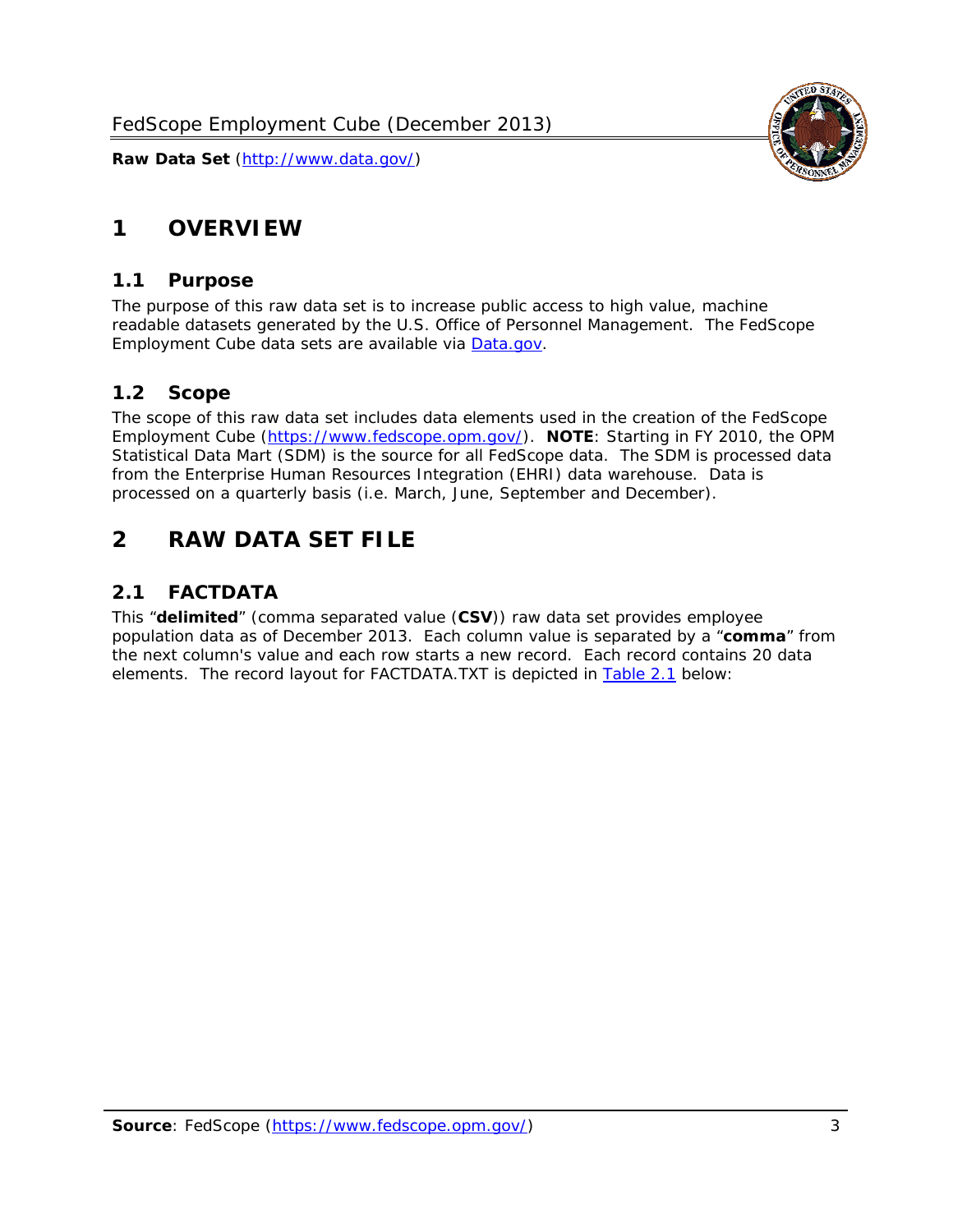

<span id="page-4-1"></span><span id="page-4-0"></span>

| <b>Data</b><br><b>Column</b> | <b>DATA ELEMENT NAME</b>            | <b>CSV</b><br><b>Column</b><br><b>Name</b> | <b>CSV</b><br><b>Column</b><br>Format |
|------------------------------|-------------------------------------|--------------------------------------------|---------------------------------------|
| 1                            | Agency                              | <b>AGYSUB</b>                              | <b>TEXT</b>                           |
| $\overline{2}$               | Location                            | <b>LOC</b>                                 | <b>TEXT</b>                           |
| 3                            | Age                                 | <b>AGELVL</b>                              | <b>TEXT</b>                           |
| 4                            | <b>Education Level</b>              | <b>EDLVL</b>                               | <b>TEXT</b>                           |
| 5                            | General Schedule & Equivalent Grade | <b>GSEGRD</b>                              | <b>TEXT</b>                           |
| 6                            | Length of Service                   | <b>LOSLVL</b>                              | <b>TEXT</b>                           |
| 7                            | Occupation                          | OCC                                        | <b>TEXT</b>                           |
| 8                            | Occupation Category                 | <b>PATCO</b>                               | <b>TEXT</b>                           |
| 9                            | Pay Plan & Grade                    | <b>PPGRD</b>                               | <b>TEXT</b>                           |
| 10                           | Salary Level                        | <b>SALLVL</b>                              | <b>TEXT</b>                           |
| 11                           | <b>STEM Occupations</b>             | <b>STEMOCC</b>                             | <b>TEXT</b>                           |
| 12                           | <b>Supervisory Status</b>           | <b>SUPERVIS</b>                            | <b>TEXT</b>                           |
| 13                           | Type of Appointment                 | <b>TOA</b>                                 | <b>TEXT</b>                           |
| 14                           | Work Schedule                       | <b>WORKSCH</b>                             | <b>TEXT</b>                           |
| 15                           | <b>Work Status</b>                  | <b>WORKSTAT</b>                            | <b>TEXT</b>                           |
| 16                           | Date (e.g. 201312)                  | <b>DATECODE</b>                            | <b>TEXT</b>                           |
| 17                           | Employment                          | <b>EMPLOYMENT</b>                          | <b>NUMERIC</b>                        |
| 18                           | Average Salary                      | <b>SALARY</b>                              | <b>NUMERIC</b>                        |
| 19                           | Average Length of Service           | <b>LOS</b>                                 | <b>NUMERIC</b>                        |
|                              | <b>Total Records: 2,046,261</b>     |                                            |                                       |

#### **Table 2.1: FACTDATA.TXT Record Layout**

**NOTE**: If importing this table (data set) into Excel, change the "column data format" for columns 1-17 from "General" to "Text". Columns 18-20 can be imported as "General" data format. In Excel, the "General" data format converts numeric values to numbers. Columns 1-17 are TEXT fields; Columns 18-20 are NUMERIC fields.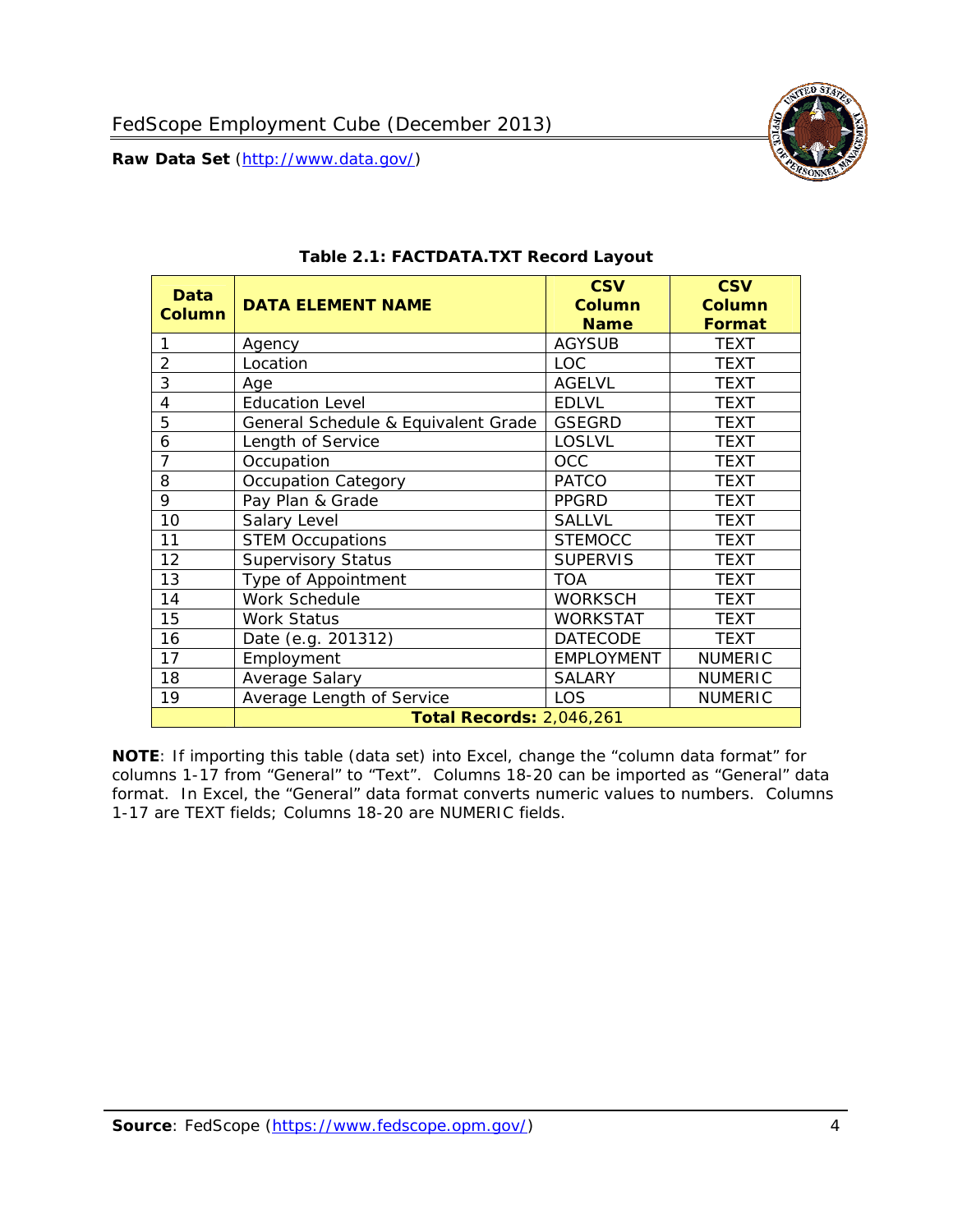

# <span id="page-5-0"></span>**3 DIMENSION TRANSLATIONS FILES**

#### <span id="page-5-1"></span>*3.1 Agency*

<span id="page-5-3"></span><span id="page-5-2"></span>This "**delimited**" (comma separated value (**CSV**)) data file provides translations for the agency data element contained in the employee population data file (FACTDATA.TXT). See [Table 2.1.](#page-4-1) Each column value is separated by a "**comma**" from the next column's value and each row starts a new record. Each record contains 6 data elements. The record layout for DTagy.txt is depicted in [Table 3.1](#page-5-3) below:

| Data<br><b>Column</b>     | <b>DATA ELEMENT NAME</b>       | <b>CSV</b><br><b>Column</b><br><b>Name</b> | <b>CSV</b><br>Column<br><b>Format</b> |
|---------------------------|--------------------------------|--------------------------------------------|---------------------------------------|
|                           | Agency Type                    | <b>AGYTYP</b>                              | <b>TEXT</b>                           |
| 2                         | <b>Agency Type Translation</b> | <b>AGYTYPT</b>                             | <b>TEXT</b>                           |
| 3                         | Agency                         | AGY                                        | <b>TEXT</b>                           |
|                           | <b>Agency Translation</b>      | <b>AGYT</b>                                | <b>TEXT</b>                           |
| -5                        | Agency Sub element             | <b>AGYSUB</b>                              | <b>TEXT</b>                           |
|                           | Agency Sub element Translation | <b>AGYSUBT</b>                             | <b>TEXT</b>                           |
| <b>Total Records: 532</b> |                                |                                            |                                       |

#### **Table 3.1: DTagy.txt Record Layout**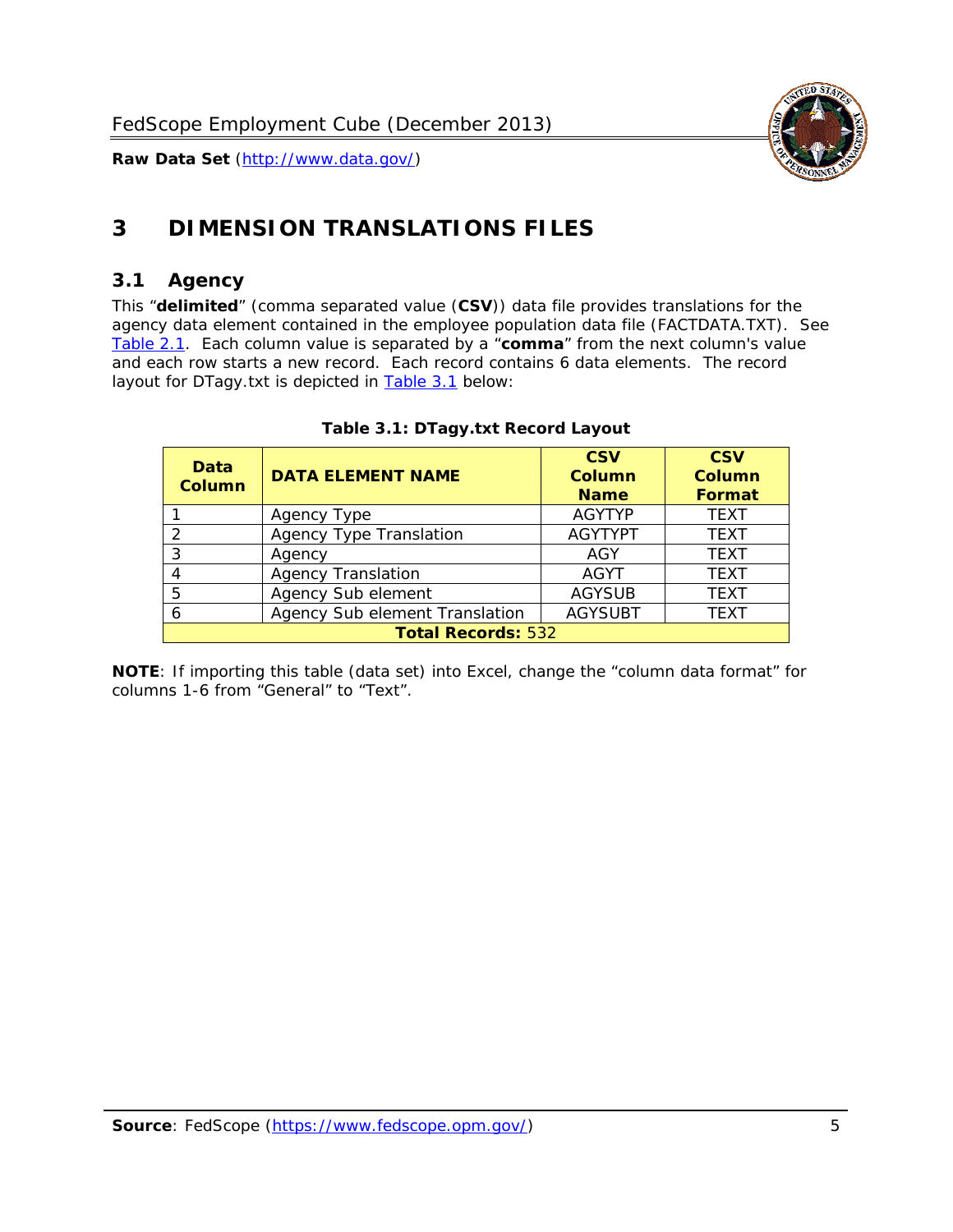

#### <span id="page-6-0"></span>*3.2 Location*

<span id="page-6-4"></span><span id="page-6-2"></span>This "**delimited**" (comma separated value (**CSV**)) data file provides translations for the location data element contained in the employee population data file (FACTDATA.TXT). See [Table 2.1.](#page-4-1) Each column value is separated by a "**comma**" from the next column's value and each row starts a new record. Each record contains 4 data elements. The record layout for DTloc.txt is depicted in [Table 3.2](#page-6-4) below:

| Data<br><b>Column</b>     | <b>DATA ELEMENT NAME</b>         | <b>CSV</b><br>Column<br><b>Name</b> | <b>CSV</b><br><b>Column</b><br><b>Format</b> |
|---------------------------|----------------------------------|-------------------------------------|----------------------------------------------|
|                           | Location Type                    | <b>LOCTYP</b>                       | <b>TEXT</b>                                  |
|                           | Location Type Translation        | <b>LOCTYPT</b>                      | <b>TFXT</b>                                  |
| ⌒                         | State/Country                    | LOC.                                | <b>TEXT</b>                                  |
|                           | <b>State/Country Translation</b> | LOCT                                | <b>TFXT</b>                                  |
| <b>Total Records: 224</b> |                                  |                                     |                                              |

#### **Table 3.2: DTloc.txt Record Layout**

**NOTE**: If importing this table (data set) into Excel, change the "column data format" for columns 1-4 from "General" to "Text".

#### <span id="page-6-1"></span>*3.3 Age*

<span id="page-6-5"></span><span id="page-6-3"></span>This "**delimited**" (comma separated value (**CSV**)) data file provides translations for the age data element contained in the employee population data file (FACTDATA.TXT). See [Table](#page-4-1) [2.1](#page-4-1). Each column value is separated by a "**comma**" from the next column's value and each row starts a new record. Each record contains 2 data elements. The record layout for DTagelvl.txt is depicted in **[Table 3.3](#page-6-5)** below:

| Data<br>Column           | <b>DATA ELEMENT NAME</b> | <b>CSV</b><br>Column<br><b>Name</b> | <b>CSV</b><br>Column<br><b>Format</b> |
|--------------------------|--------------------------|-------------------------------------|---------------------------------------|
|                          | Aae                      | AGFI VI                             | TFXT                                  |
|                          | Age Translation          | AGFI VI T                           | TFXT                                  |
| <b>Total Records: 12</b> |                          |                                     |                                       |

#### **Table 3.3: DTagelvl.txt Record Layout**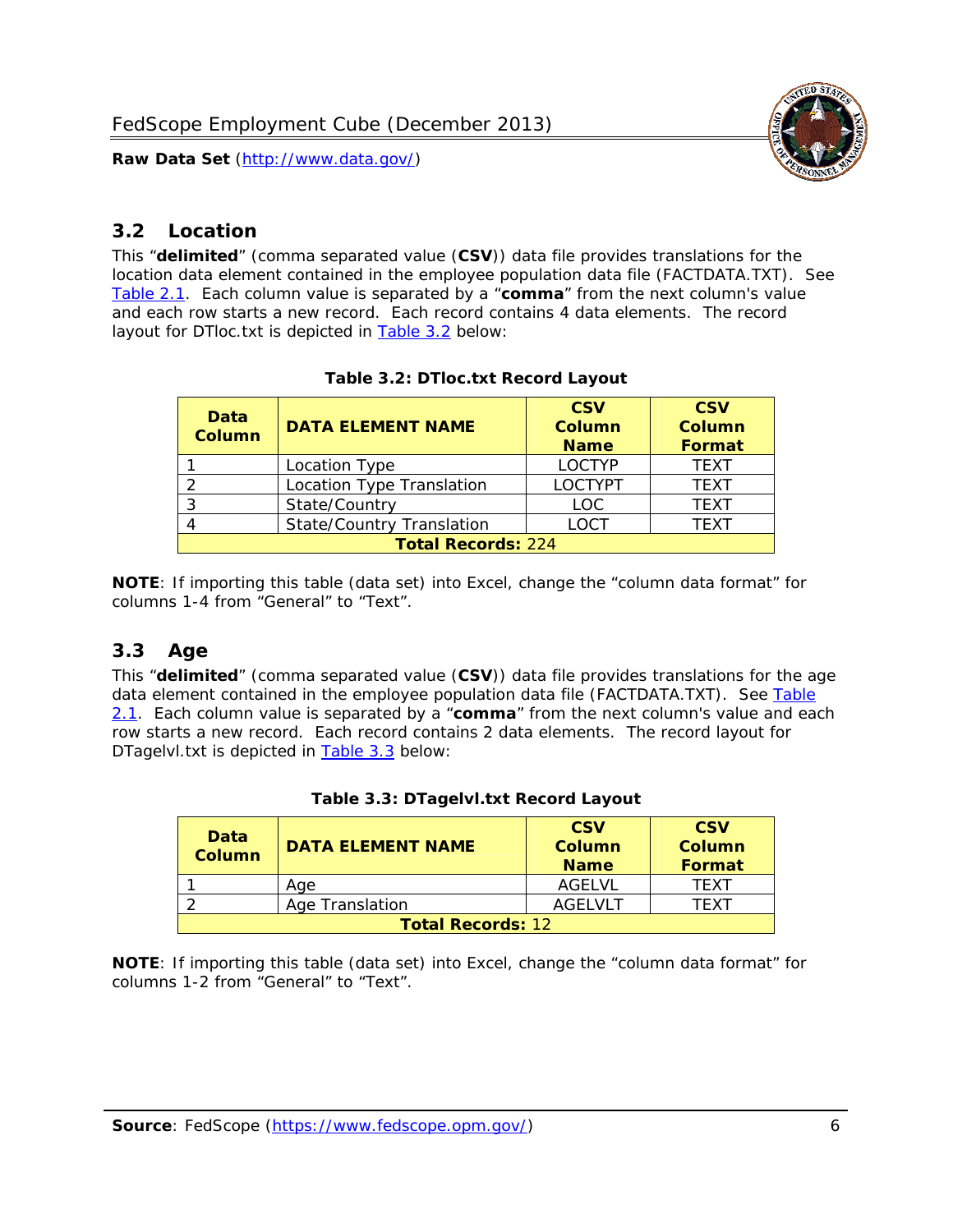

### <span id="page-7-0"></span>*3.4 Education Level*

<span id="page-7-2"></span><span id="page-7-1"></span>This "**delimited**" (comma separated value (**CSV**)) data file provides translations for the education level data element contained in the employee population data file (FACTDATA.TXT). See [Table 2.1](#page-4-1). Each column value is separated by a "**comma**" from the next column's value and each row starts a new record. Each record contains 4 data elements. The record layout for DTedlvl.txt is depicted in [Table 3.4](#page-7-2) below:

| Data<br><b>Column</b>    | <b>DATA ELEMENT NAME</b>           | <b>CSV</b><br><b>Column</b><br><b>Name</b> | <b>CSV</b><br><b>Column</b><br><b>Format</b> |
|--------------------------|------------------------------------|--------------------------------------------|----------------------------------------------|
|                          | <b>Education Level Type</b>        | <b>EDLVLTYP</b>                            | <b>TEXT</b>                                  |
|                          | Education Level Type Translation   | <b>EDLVLTYPT</b>                           | <b>TEXT</b>                                  |
|                          | <b>Education Level</b>             | <b>EDLVL</b>                               | <b>TEXT</b>                                  |
|                          | <b>Education Level Translation</b> | <b>EDLVLT</b>                              | <b>TEXT</b>                                  |
| <b>Total Records: 24</b> |                                    |                                            |                                              |

#### **Table 3.4: DTedlvl.txt Record Layout**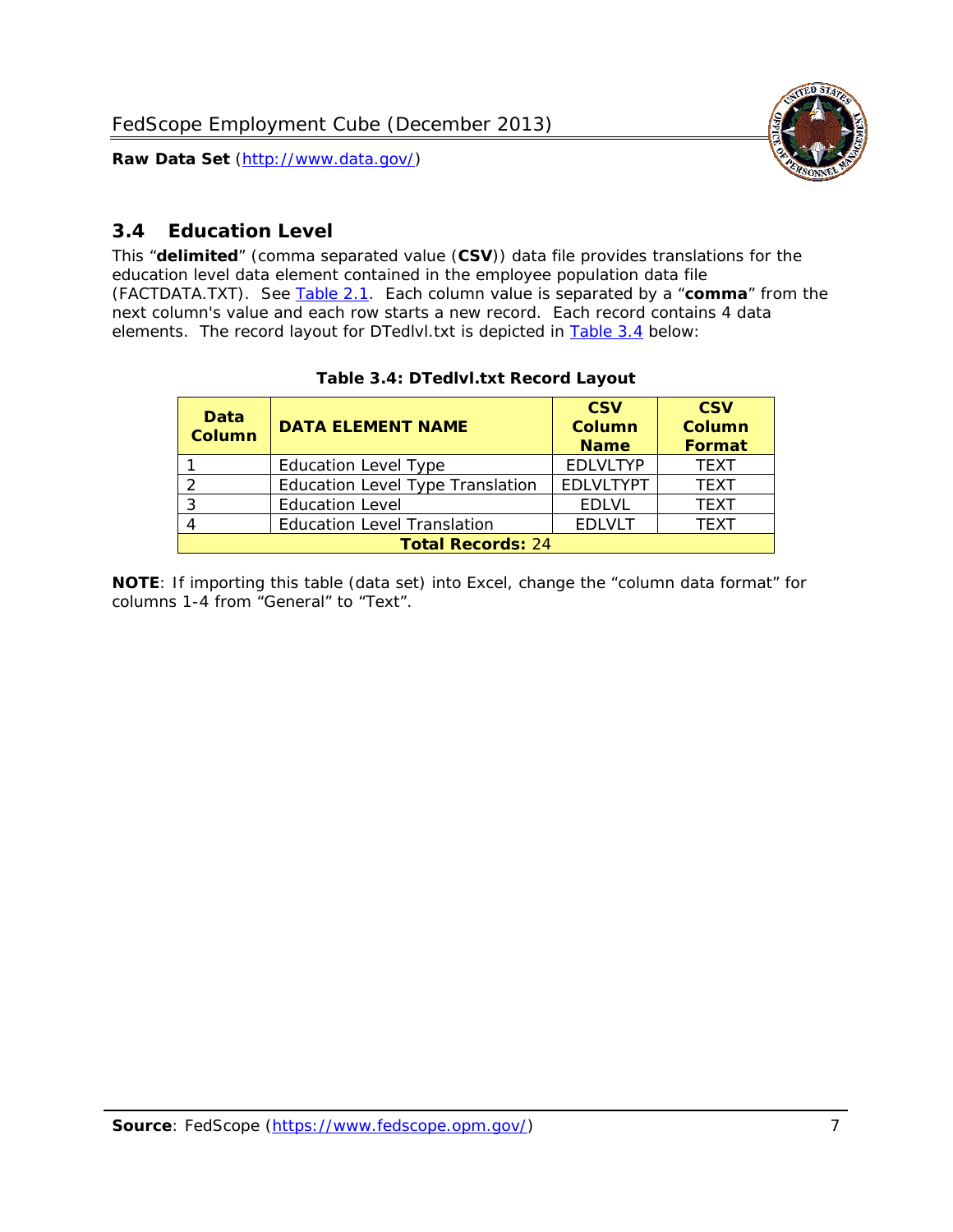

<span id="page-8-0"></span>

This "**delimited**" (comma separated value (**CSV**)) data file provides translations for the general schedule & equivalent grade data element contained in the employee population data file (FACTDATA.TXT). See [Table 2.1](#page-4-1). Each column value is separated by a "**comma**" from the next column's value and each row starts a new record. Each record contains 1 data element. The record layout for DTgsegrd.txt is depicted in [Table 3.5](#page-8-4) below:

#### **Table 3.5: DTgsegrd.txt Record Layout**

<span id="page-8-4"></span><span id="page-8-2"></span>

| Data<br>Column           | <b>DATA ELEMENT NAME</b>            | <b>CSV</b><br>Column<br><b>Name</b> | <b>CSV</b><br>Column<br>Format |
|--------------------------|-------------------------------------|-------------------------------------|--------------------------------|
|                          | General Schedule & Equivalent Grade | GSFGRD                              | <b>TFXT</b>                    |
| <b>Total Records: 17</b> |                                     |                                     |                                |

**NOTE**: If importing this table (data set) into Excel, change the "column data format" for column 1-from "General" to "Text".

#### <span id="page-8-1"></span>*3.6 Length of Service*

<span id="page-8-5"></span><span id="page-8-3"></span>This "**delimited**" (comma separated value (**CSV**)) data file provides translations for the length of service data element contained in the employee population data file (FACTDATA.TXT). See [Table 2.1](#page-4-1). Each column value is separated by a "**comma**" from the next column's value and each row starts a new record. Each record contains 2 data elements. The record layout for DTloslvl.txt is depicted in [Table 3.6](#page-8-5) below:

| <b>Data</b><br>Column    | <b>DATA FI FMFNT NAMF</b>     | <b>CSV</b><br>Column<br><b>Name</b> | <b>CSV</b><br>Column<br>Format |
|--------------------------|-------------------------------|-------------------------------------|--------------------------------|
|                          | Length of Service             | LOSLVL                              | TFXT                           |
|                          | Length of Service Translation | LOSI VLT                            | TFXT                           |
| <b>Total Records: 11</b> |                               |                                     |                                |

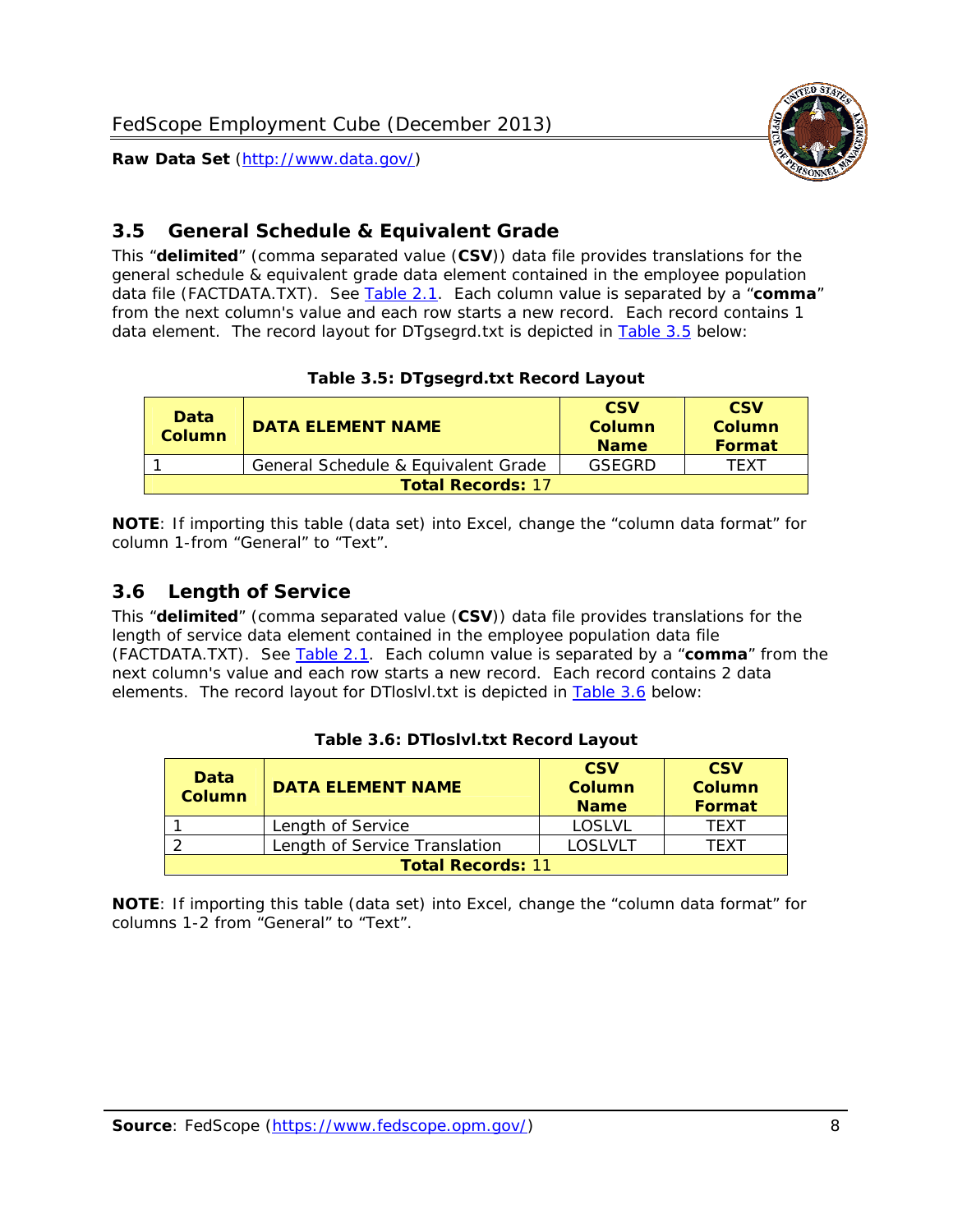

#### <span id="page-9-0"></span>*3.7 Occupation*

<span id="page-9-4"></span>This "**delimited**" (comma separated value (**CSV**)) data file provides translations for the occupation data element contained in the employee population data file (FACTDATA.TXT). See [Table 2.1](#page-4-1). Each column value is separated by a "**comma**" from the next column's value and each row starts a new record. Each record contains 6 data elements. The record layout for DTocc.txt is depicted in [Table 3.7](#page-9-4) below:

<span id="page-9-2"></span>

| Data<br><b>Column</b>     | <b>DATA ELEMENT NAME</b>             | <b>CSV</b><br>Column<br><b>Name</b> | <b>CSV</b><br>Column<br><b>Format</b> |
|---------------------------|--------------------------------------|-------------------------------------|---------------------------------------|
|                           | Occupation Type                      | <b>OCCTYP</b>                       | <b>TEXT</b>                           |
|                           | Occupation Type Translation          | <b>OCCTYPT</b>                      | <b>TEXT</b>                           |
| 3                         | <b>Occupation Family</b>             | <b>OCCFAM</b>                       | <b>TEXT</b>                           |
|                           | <b>Occupation Family Translation</b> | <b>OCCFAMT</b>                      | <b>TEXT</b>                           |
| 5                         | Occupation                           | <b>OCC</b>                          | <b>TEXT</b>                           |
|                           | <b>Occupation Translation</b>        | <b>OCCT</b>                         | <b>TEXT</b>                           |
| <b>Total Records: 686</b> |                                      |                                     |                                       |

#### **Table 3.7: DTocc.txt Record Layout**

**NOTE**: If importing this table (data set) into Excel, change the "column data format" for columns 1-6 from "General" to "Text".

#### <span id="page-9-1"></span>*3.8 Occupation Category*

<span id="page-9-5"></span>This "**delimited**" (comma separated value (**CSV**)) data file provides translations for the occupation category data element contained in the employee population data file (FACTDATA.TXT). See [Table 2.1](#page-4-1). Each column value is separated by a "**comma**" from the next column's value and each row starts a new record. Each record contains 2 data elements. The record layout for DTpatco.txt is depicted in [Table 3.8](#page-9-5) below:

<span id="page-9-3"></span>

| Data<br><b>Column</b>   | <b>DATA ELEMENT NAME</b>        | <b>CSV</b><br>Column<br><b>Name</b> | <b>CSV</b><br>Column<br>Format |  |
|-------------------------|---------------------------------|-------------------------------------|--------------------------------|--|
|                         | <b>Occupation Category</b>      | <b>PATCO</b>                        | <b>TFXT</b>                    |  |
|                         | Occupation Category Translation | <b>PATCOT</b>                       | TFXT                           |  |
| <b>Total Records: 7</b> |                                 |                                     |                                |  |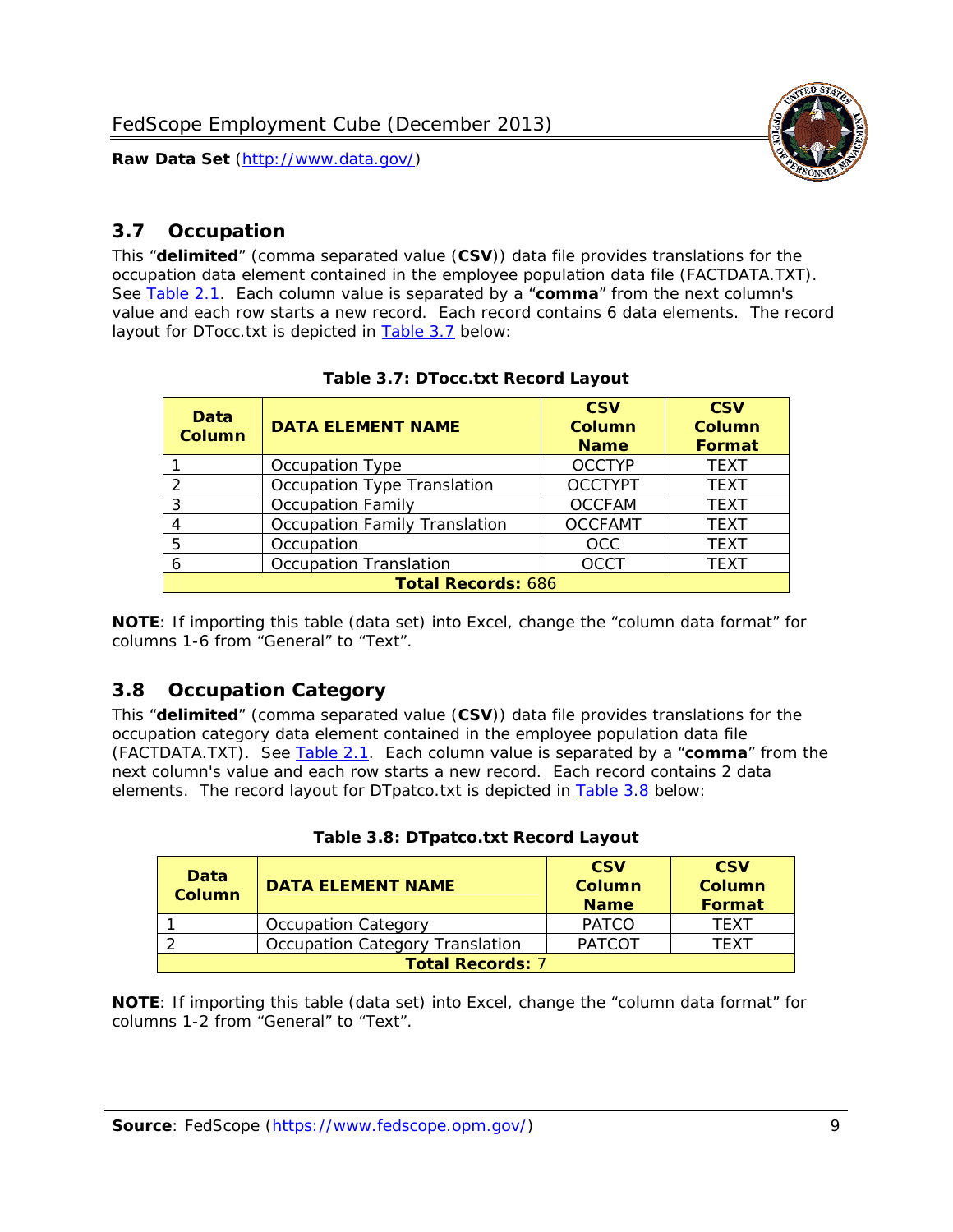

### <span id="page-10-0"></span>*3.9 Pay Plan & Grade*

<span id="page-10-4"></span>This "**delimited**" (comma separated value (**CSV**)) data file provides translations for the pay plan & grade data element contained in the employee population data file (FACTDATA.TXT). See [Table 2.1](#page-4-1). Each column value is separated by a "**comma**" from the next column's value and each row starts a new record. Each record contains 7 data elements. The record layout for DTppgrd.txt is depicted in **Table 3.9** below:

<span id="page-10-2"></span>

| Data<br>Column              | <b>DATA ELEMENT NAME</b>   | <b>CSV</b><br>Column<br><b>Name</b> | <b>CSV</b><br>Column<br><b>Format</b> |  |
|-----------------------------|----------------------------|-------------------------------------|---------------------------------------|--|
|                             | Pay Plan Type              | <b>PPTYP</b>                        | <b>TEXT</b>                           |  |
| $\mathcal{P}$               | Pay Plan Type Translation  | <b>PPTYPT</b>                       | <b>TEXT</b>                           |  |
| 3                           | Pay Plan Group             | <b>PPGROUP</b>                      | <b>TEXT</b>                           |  |
| 4                           | Pay Plan Group Translation | <b>PPGROUPT</b>                     | <b>TEXT</b>                           |  |
| 5                           | Pay Plan                   | <b>PAYPLAN</b>                      | <b>TEXT</b>                           |  |
| 6                           | Pay Plan Translation       | PAYPLANT                            | <b>TEXT</b>                           |  |
|                             | Pay Plan & Grade           | <b>PPGRD</b>                        | <b>TEXT</b>                           |  |
| <b>Total Records: 1,025</b> |                            |                                     |                                       |  |

#### **Table 3.9: DTppgrd.txt Record Layout**

**NOTE**: If importing this table (data set) into Excel, change the "column data format" for columns 1-7 from "General" to "Text".

## <span id="page-10-1"></span>*3.10 Salary Level*

<span id="page-10-5"></span><span id="page-10-3"></span>This "**delimited**" (comma separated value (**CSV**)) data file provides translations for the salary level data element contained in the employee population data file (FACTDATA.TXT). See [Table 2.1](#page-4-1). Each column value is separated by a "**comma**" from the next column's value and each row starts a new record. Each record contains 2 data elements. The record layout for DTsallvl.txt is depicted in [Table 3.10](#page-10-5) below:

| Data<br>Column           | <b>DATA ELEMENT NAME</b>        | <b>CSV</b><br>Column<br><b>Name</b> | <b>CSV</b><br>Column<br>Format |
|--------------------------|---------------------------------|-------------------------------------|--------------------------------|
|                          | Salary Level                    | <b>SALLVL</b>                       | <b>TFXT</b>                    |
|                          | <b>Salary Level Translation</b> | SAI I VI T                          | TFXT                           |
| <b>Total Records: 19</b> |                                 |                                     |                                |

| Table 3.10: DTsallvl.txt Record Layout |  |
|----------------------------------------|--|
|----------------------------------------|--|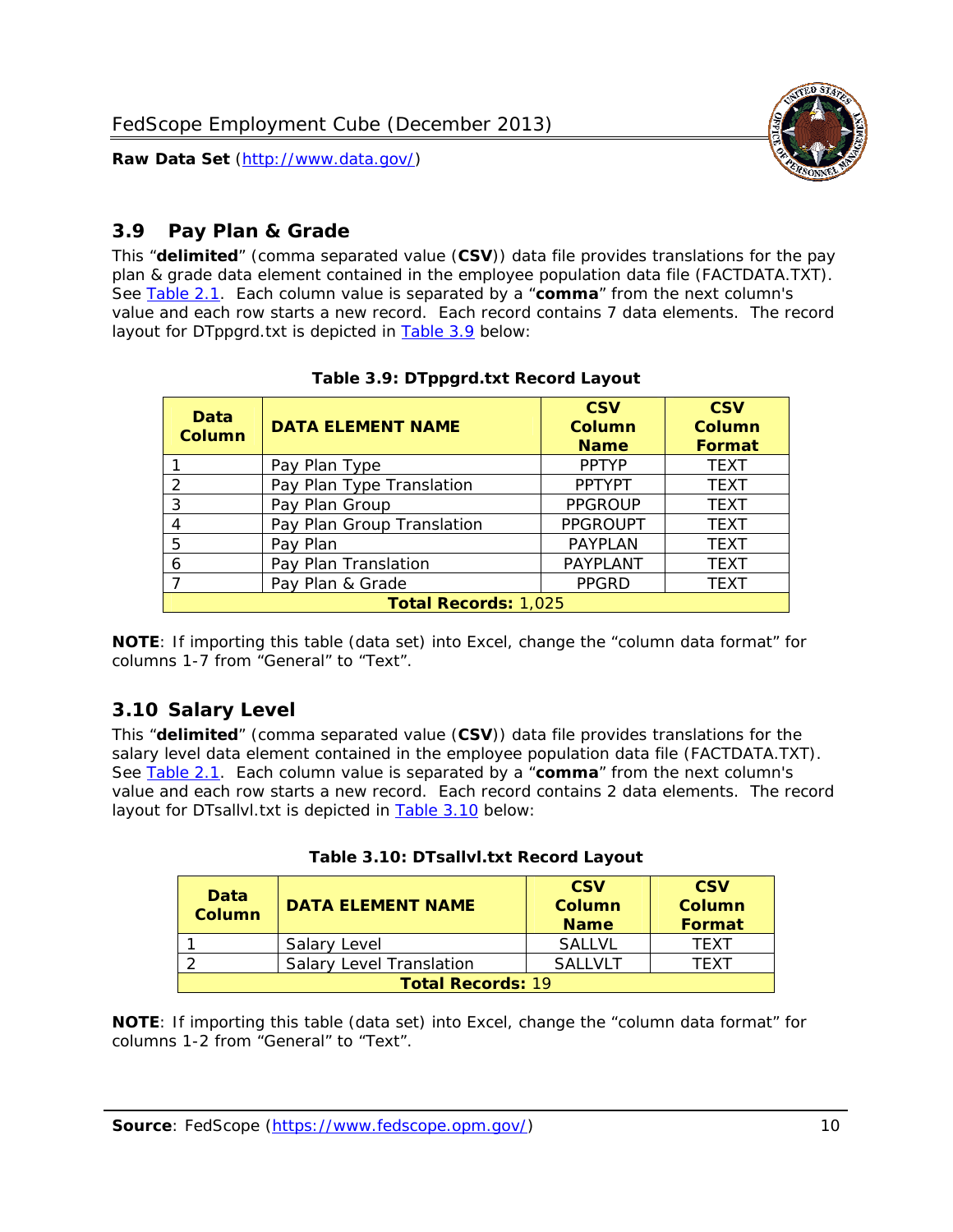

#### <span id="page-11-0"></span>*3.11 STEM Occupations*

<span id="page-11-4"></span>This "**delimited**" (comma separated value (**CSV**)) data file provides translations for the STEM occupations data element contained in the employee population data file (FACTDATA.TXT). See [Table 2.1](#page-4-1). Each column value is separated by a "**comma**" from the next column's value and each row starts a new record. Each record contains 6 data elements. The record layout for DTstemocc.txt is depicted in [Table 3.11](#page-11-4) below:

<span id="page-11-2"></span>

| <b>Data</b><br><b>Column</b> | <b>DATA ELEMENT NAME</b>                     | <b>CSV</b><br><b>Column</b><br><b>Name</b> | <b>CSV</b><br><b>Column</b><br>Format |  |  |
|------------------------------|----------------------------------------------|--------------------------------------------|---------------------------------------|--|--|
|                              | <b>STEM Occupation Aggregate</b>             | <b>STEMAGG</b>                             | <b>TEXT</b>                           |  |  |
|                              | <b>STEM Occupation Aggregate Translation</b> | <b>STEMAGGT</b>                            | <b>TEXT</b>                           |  |  |
| 3                            | <b>STEM Occupation Type</b>                  | <b>STEMTYP</b>                             | <b>TFXT</b>                           |  |  |
|                              | <b>STEM Occupation Type Translation</b>      | <b>STEMTYPT</b>                            | <b>TEXT</b>                           |  |  |
| 5                            | <b>STEM Occupation</b>                       | <b>STEMOCC</b>                             | <b>TEXT</b>                           |  |  |
|                              | <b>STEM Occupation Translation</b>           | <b>STEMOCCT</b>                            | <b>TEXT</b>                           |  |  |
| <b>Total Records: 69</b>     |                                              |                                            |                                       |  |  |

#### **Table 3.11: DTstemocc.txt Record Layout**

**NOTE**: If importing this table (data set) into Excel, change the "column data format" for columns 1-6 from "General" to "Text".

# <span id="page-11-1"></span>*3.12 Supervisory Status*

This "**delimited**" (comma separated value (**CSV**)) data file provides translations for the supervisory status data element contained in the employee population data file (FACTDATA.TXT). See [Table 2.1](#page-4-1). Each column value is separated by a "**comma**" from the next column's value and each row starts a new record. Each record contains 4 data elements. The record layout for DTsuper.txt is depicted in [Table 3.12](#page-11-5) below:

<span id="page-11-5"></span><span id="page-11-3"></span>

| Data<br><b>Column</b>   | <b>DATA ELEMENT NAME</b>              | <b>CSV</b><br><b>Column</b><br><b>Name</b> | <b>CSV</b><br><b>Column</b><br><b>Format</b> |  |  |
|-------------------------|---------------------------------------|--------------------------------------------|----------------------------------------------|--|--|
|                         | <b>Supervisory Status Type</b>        | <b>SUPFRTYP</b>                            | <b>TEXT</b>                                  |  |  |
|                         | Supervisory Status Type Translation   | <b>SUPERTYPT</b>                           | <b>TEXT</b>                                  |  |  |
|                         | <b>Supervisory Status</b>             | <b>SUPERVIS</b>                            | <b>TEXT</b>                                  |  |  |
|                         | <b>Supervisory Status Translation</b> | <b>SUPERVIST</b>                           | <b>TEXT</b>                                  |  |  |
| <b>Total Records: 7</b> |                                       |                                            |                                              |  |  |

|  | Table 3.12: DTsuper.txt Record Layout |  |
|--|---------------------------------------|--|
|--|---------------------------------------|--|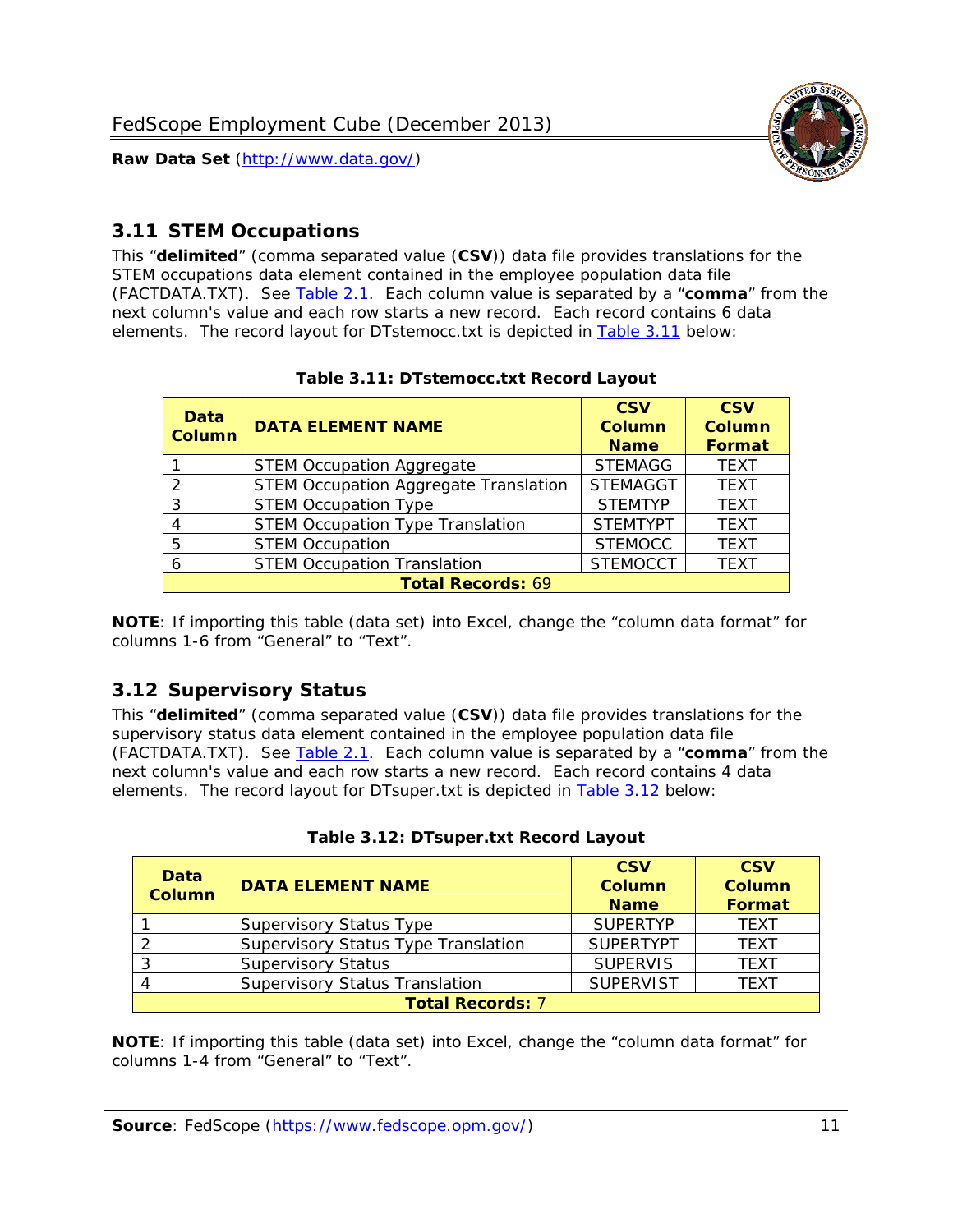

### <span id="page-12-0"></span>*3.13 Type of Appointment*

This "**delimited**" (comma separated value (**CSV**)) data file provides translations for the type of appointment data element contained in the employee population data file (FACTDATA.TXT). See [Table 2.1](#page-4-1). Each column value is separated by a "**comma**" from the next column's value and each row starts a new record. Each record contains 4 data elements. The record layout for DTtoa.txt is depicted in [Table 3.13](#page-12-4) below:

<span id="page-12-4"></span><span id="page-12-2"></span>

| Data<br><b>Column</b> | <b>DATA ELEMENT NAME</b>             | <b>CSV</b><br><b>Column</b><br><b>Name</b> | <b>CSV</b><br><b>Column</b><br>Format |
|-----------------------|--------------------------------------|--------------------------------------------|---------------------------------------|
|                       | Type of Appointment Type             | <b>TOATYP</b>                              | <b>TEXT</b>                           |
|                       | Type of Appointment Type Translation | <b>TOATYPT</b>                             | <b>TEXT</b>                           |
|                       | Type of Appointment                  | TOA                                        | <b>TEXT</b>                           |
|                       | Type of Appointment Translation      | TOAT                                       | <b>TFXT</b>                           |
|                       | <b>Total Records: 21</b>             |                                            |                                       |

#### **Table 3.13: DTtoa.txt Record Layout**

**NOTE**: If importing this table (data set) into Excel, change the "column data format" for columns 1-4 from "General" to "Text".

#### <span id="page-12-1"></span>*3.14 Work Schedule*

<span id="page-12-5"></span>This "**delimited**" (comma separated value (**CSV**)) data file provides translations for the work schedule data element contained in the employee population data file (FACTDATA.TXT). See [Table 2.1](#page-4-1). Each column value is separated by a "**comma**" from the next column's value and each row starts a new record. Each record contains 4 data elements. The record layout for DTwrksch.txt is depicted in [Table 3.14](#page-12-5) below:

<span id="page-12-3"></span>

| Data<br><b>Column</b>    | <b>DATA ELEMENT NAME</b>       | <b>CSV</b><br>Column<br><b>Name</b> | <b>CSV</b><br><b>Column</b><br><b>Format</b> |  |
|--------------------------|--------------------------------|-------------------------------------|----------------------------------------------|--|
|                          | Work Schedule Type             | <b>WSTYP</b>                        | <b>TEXT</b>                                  |  |
|                          | Work Schedule Type Translation | <b>WSTYPT</b>                       | <b>TFXT</b>                                  |  |
| 3                        | Work Schedule                  | <b>WORKSCH</b>                      | <b>TFXT</b>                                  |  |
|                          | Work Schedule Translation      | <b>WORKSCHT</b>                     | <b>TFXT</b>                                  |  |
| <b>Total Records: 12</b> |                                |                                     |                                              |  |

|  | Table 3.14: DTwrksch.txt Record Layout |  |
|--|----------------------------------------|--|
|  |                                        |  |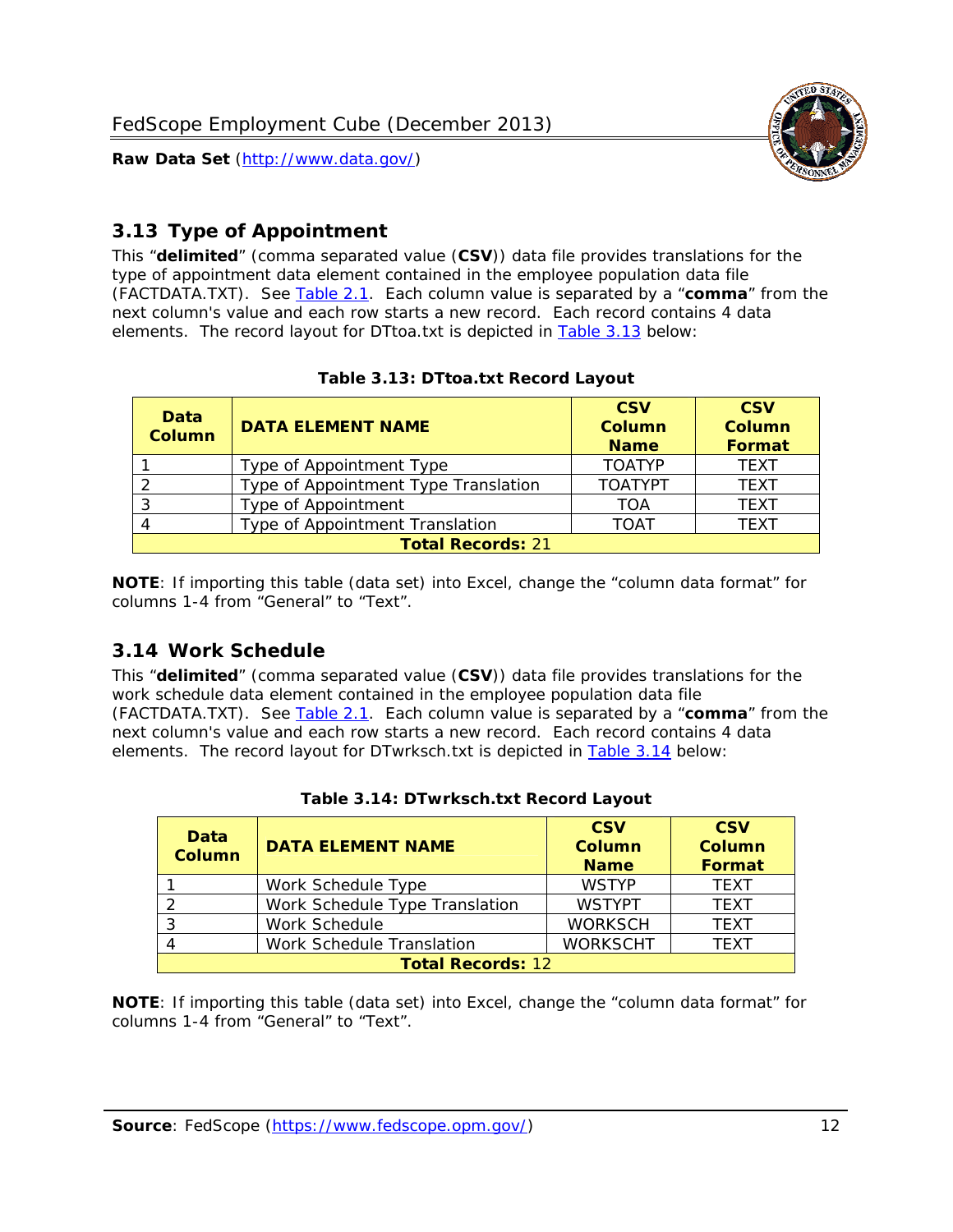

#### <span id="page-13-0"></span>*3.15 Work Status*

<span id="page-13-4"></span><span id="page-13-2"></span>This "**delimited**" (comma separated value (**CSV**)) data file provides translations for the work status data element contained in the employee population data file (FACTDATA.TXT). See [Table 2.1](#page-4-1). Each column value is separated by a "**comma**" from the next column's value and each row starts a new record. Each record contains 2 data elements. The record layout for DTwkstat.txt is depicted in [Table 3.15](#page-13-4) below:

| Data<br><b>Column</b>   | <b>DATA ELEMENT NAME</b>       | <b>CSV</b><br>Column<br><b>Name</b> | <b>CSV</b><br>Column<br><b>Format</b> |
|-------------------------|--------------------------------|-------------------------------------|---------------------------------------|
|                         | <b>Work Status</b>             | <b>WORKSTAT</b>                     | TFXT                                  |
|                         | <b>Work Status Translation</b> | <b>WORKSTATT</b>                    | TFXT                                  |
| <b>Total Records: 2</b> |                                |                                     |                                       |

#### **Table 3.15: DTwkstat.txt Record Layout**

**NOTE**: If importing this table (data set) into Excel, change the "column data format" for columns 1-2 from "General" to "Text".

#### <span id="page-13-1"></span>*3.16 Date*

<span id="page-13-5"></span><span id="page-13-3"></span>This "**delimited**" (comma separated value (**CSV**)) data file provides translations for the status file month date data element contained in the employee population data file (FACTDATA.TXT). See [Table 2.1](#page-4-1). Each column value is separated by a "**comma**" from the next column's value and each row starts a new record. Each record contains 2 data elements. The record layout for DTdate.txt is depicted in [Table 3.16](#page-13-5) below:

| Data<br><b>Column</b>   | <b>DATA ELEMENT NAME</b> | <b>CSV</b><br>Column<br><b>Name</b> | <b>CSV</b><br>Column<br><b>Format</b> |
|-------------------------|--------------------------|-------------------------------------|---------------------------------------|
|                         | File Date                | <b>DATECODE</b>                     | TFXT                                  |
|                         | File Date Translation    | <b>DATECODET</b>                    | TFXT                                  |
| <b>Total Records: 1</b> |                          |                                     |                                       |

**Table 3.16: DTdate.txt Record Layout**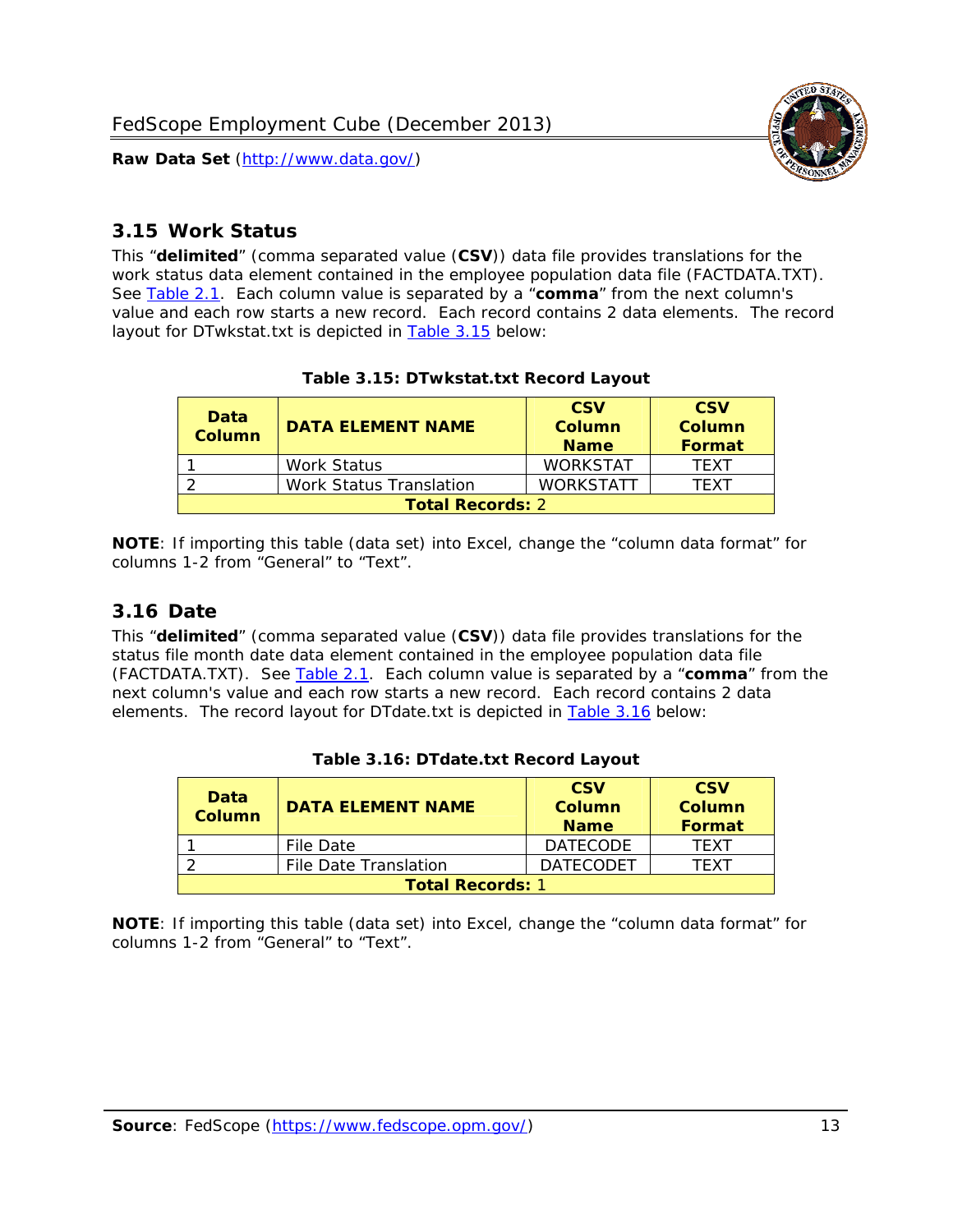

### <span id="page-14-0"></span>*3.17 Employment*

There is no translation file for this data element. Every record in the employee population data file (FACTDATA.TXT) contains a value of "1" for this field. See Chapter [4.17](#page-16-8) for definition of **Employment**.

#### <span id="page-14-1"></span>*3.18 Average Salary*

There is no translation file for this data element. See Chapter [4.18](#page-17-1) for definition of [Average](#page-17-1) **[Salary](#page-17-1) [Average Salary.](#page-17-1)** 

#### <span id="page-14-2"></span>*3.19 Average Length of Service*

There is no translation file for this data element. See Chapter [4.19](#page-17-2) for definition of [Average](#page-17-2) Length of Service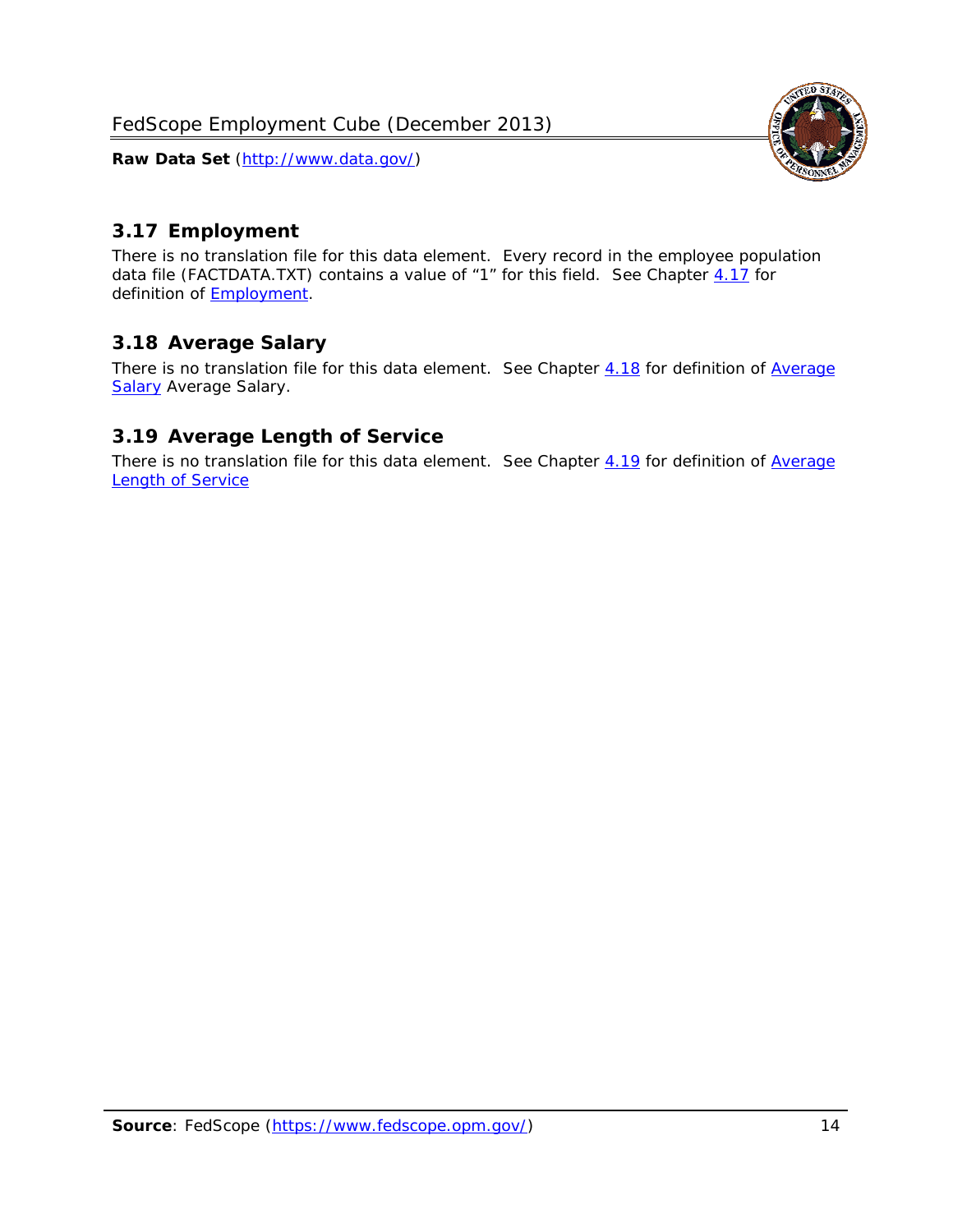

# <span id="page-15-0"></span>**4 DATA DEFINITIONS**

#### <span id="page-15-1"></span>*4.1 Agency*

The employing organization.

#### <span id="page-15-2"></span>*4.2 Location*

The official duty station of an employee. Locations in the United States are defined in terms of states. Locations outside the United States are defined in terms of countries and U.S. territories.

#### <span id="page-15-3"></span>*4.3 Age*

An employee's age. Age is displayed in five-year intervals, except for an initial interval of less than 20 years and a final interval of 65 years or more.

#### <span id="page-15-4"></span>*4.4 Education Level*

The extent of an employee's educational attainment from an accredited institution.

#### <span id="page-15-5"></span>*4.5 General Schedule & Equivalent Grade*

The General Schedule grade for pay plans in the General Schedule and Equivalent pay plan category (See [Pay Plan & Grade](#page-16-0)).

#### <span id="page-15-6"></span>*4.6 Length of Service*

The number of years of Federal civilian employment, creditable military service, and other service made creditable by specific legislation. Length of service is grouped by five-year intervals, except for:

- a. the initial intervals of less than 1 year, 1-2 years, and 3-4 years and
- b. the final interval of 35 years or more.

#### <span id="page-15-7"></span>*4.7 Occupation*

An employee's occupation as defined by the Office of Personnel Management (OPM).

#### <span id="page-15-8"></span>*4.8 Occupation Category*

Occupational categories are defined by the educational requirements of the occupation and the subject matter and level of difficulty or responsibility of the work.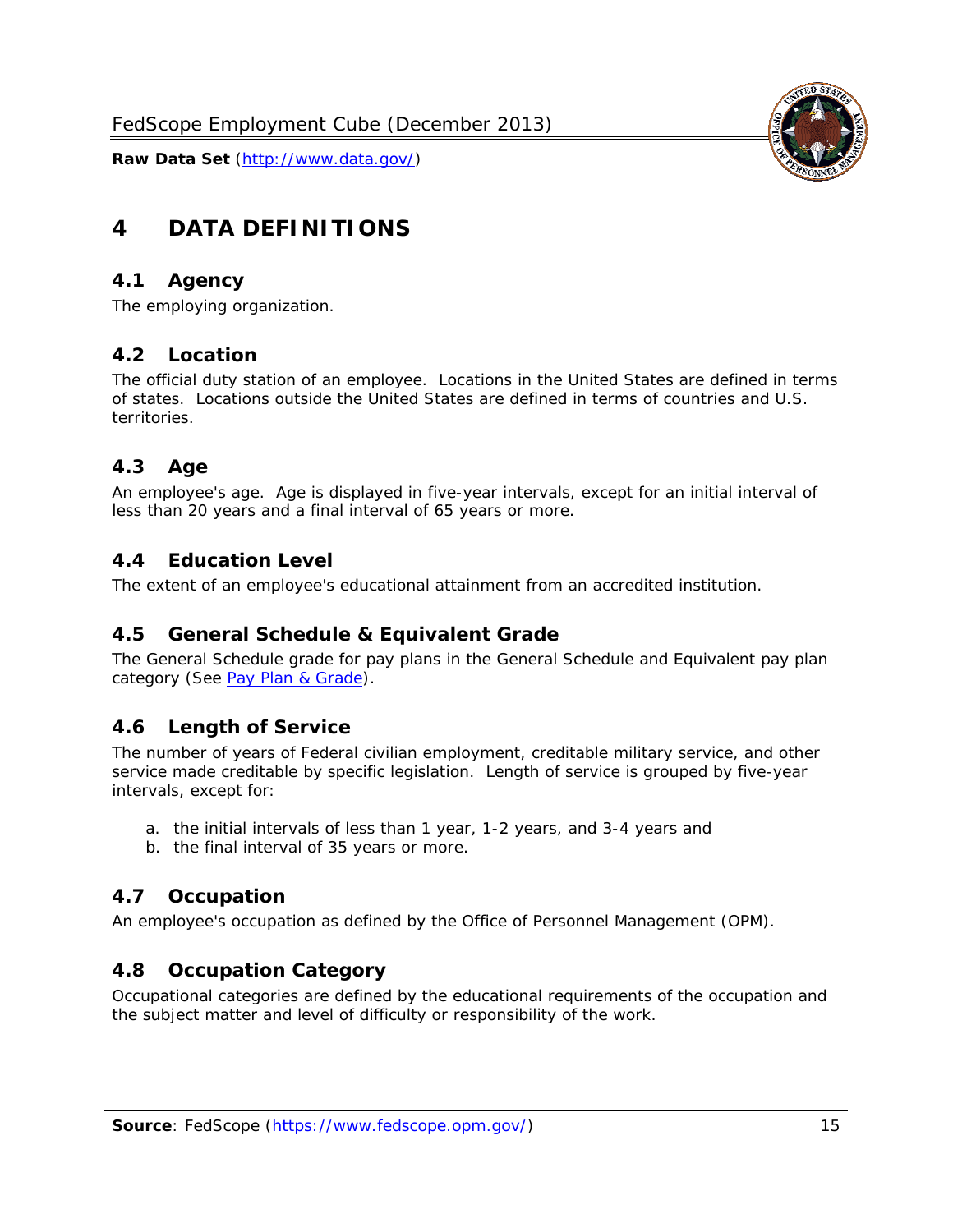

## <span id="page-16-0"></span>*4.9 Pay Plan & Grade*

The pay system and, where applicable, the grade used to determine an employee's basic pay rate. Grade denotes a hierarchical position in a pay plan and is sometimes referred to as level, class, rank, or pay band.

## <span id="page-16-1"></span>*4.10 Salary Level*

An employee's adjusted basic pay, which is an annualized rate of pay. Adjusted basic pay is the sum of an employee's rate of basic pay plus any locality comparability payment and/or special pay adjustment for law enforcement officers. Salaries are grouped by \$10,000 intervals, except for an initial interval of less than \$20,000 and a final interval of \$180,000 or more.

An employee's actual earnings may be more or less than the annualized rate because of factors such as overtime, shift differentials, less than full time work, or leave without pay.

#### <span id="page-16-2"></span>*4.11 STEM Occupations*

Listing of occupations grouped into the following four occupational series:

- 1. **S**cience
- 2. **T**echnology
- 3. **E**ngineering
- 4. **M**athematics

#### <span id="page-16-3"></span>*4.12 Supervisory Status*

The nature of managerial, supervisory, or non-supervisory responsibility assigned to an employee's position.

#### <span id="page-16-4"></span>*4.13 Type of Appointment*

An employee's appointment in terms of permanence and competitiveness.

#### <span id="page-16-5"></span>*4.14 Work Schedule*

The time basis on which an employee is scheduled to work.

#### <span id="page-16-6"></span>*4.15 Work Status*

A combination of Type of Appointment and Work Schedule data elements. The Work Status data element is limited to "Non-Seasonal Full Time Permanent" and "Other Employees".

#### <span id="page-16-7"></span>*4.16 Date*

<span id="page-16-8"></span>The file date (e.g. December 2013 represented by 201312).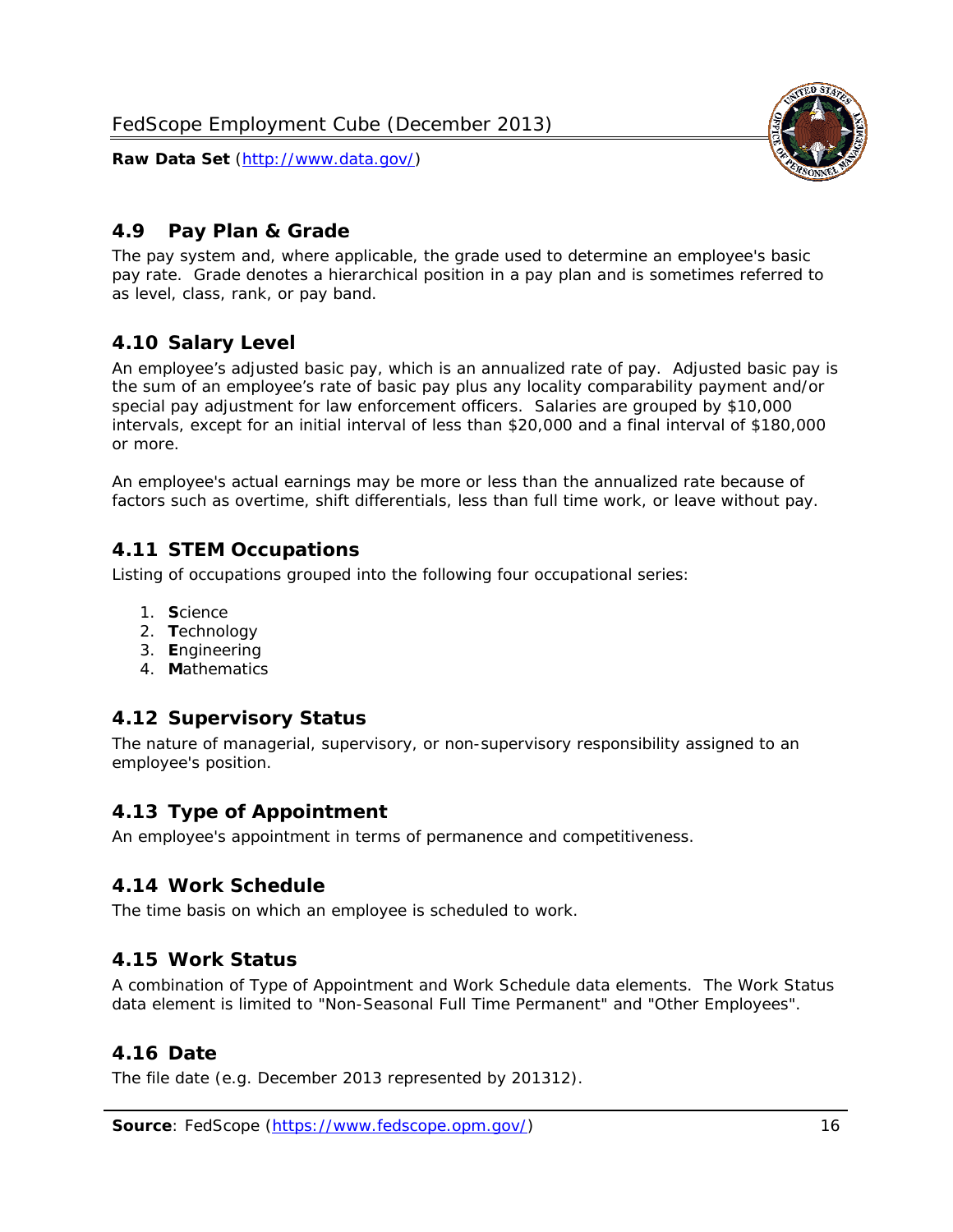

# <span id="page-17-0"></span>*4.17 Employment*

A measure representing the number of employees in pay status at the end of the quarter (or end of the pay period prior to the end of the quarter).

## <span id="page-17-1"></span>*4.18 Average Salary*

A measure representing the average adjusted basic pay, an annualized rate of pay. Adjusted basic pay is the sum of an employee's rate of basic pay and any locality comparability payment and/or special pay adjustment for law enforcement officers.

An employee's actual earnings may be more or less than the annualized rate because of factors such as overtime, shift differentials, less than full time work, or leave without pay.

Invalid salary values are excluded from the average. A large number of invalid values could invalidate the average. To obtain counts of invalid values, display the data using the Salary Level dimension (See [Salary Level\)](#page-16-1).

## <span id="page-17-2"></span>*4.19 Average Length of Service*

A measure representing the average number of years of Federal civilian employment and creditable military service.

Invalid values are excluded from the average. A large number of invalid values could invalidate the average. To obtain counts of invalid values, display the data using the Length of Service dimension (See [Length of Service](#page-15-6)).